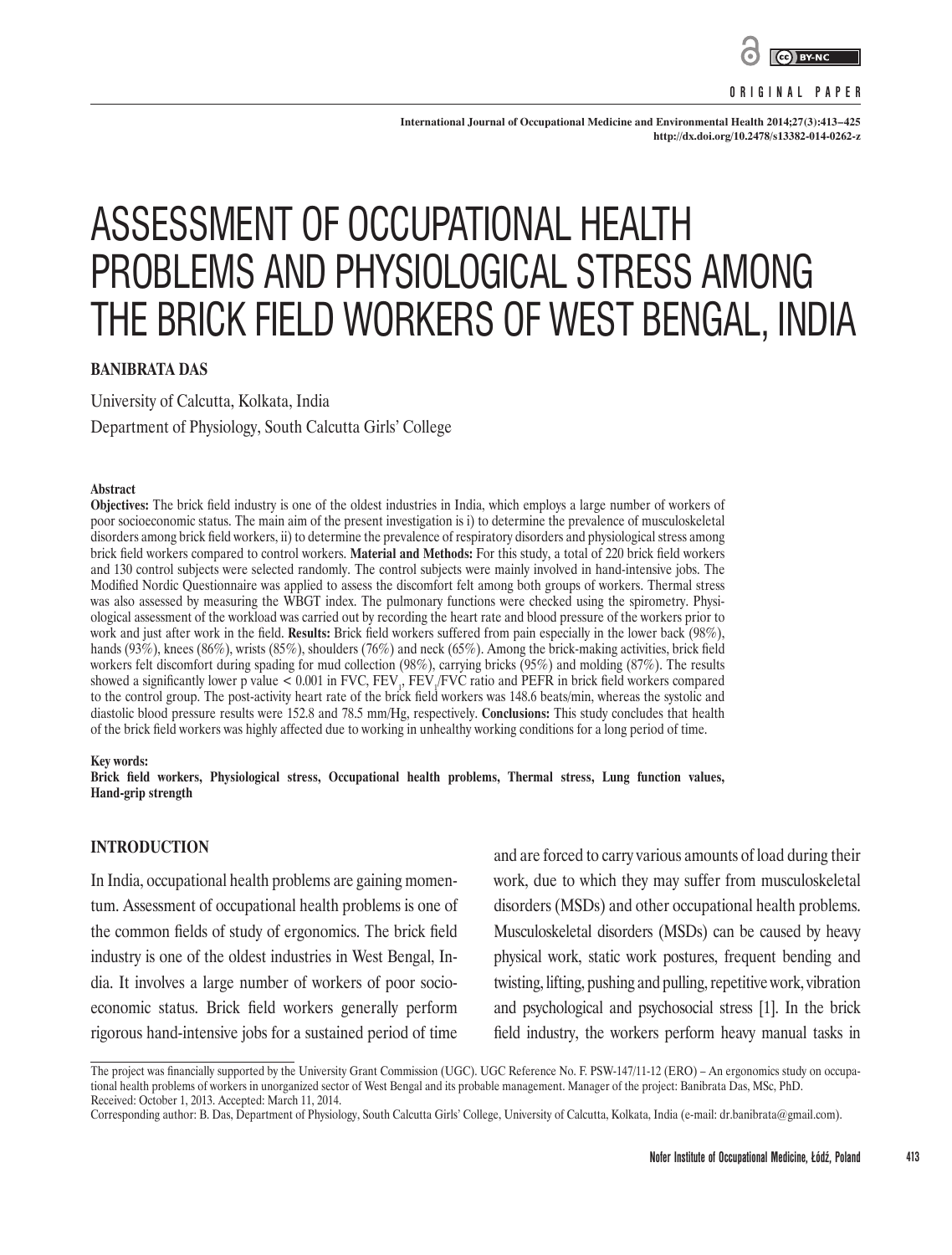a repetitive manner for a prolonged period of time, which may lead to severe physical stress among them. Das [2] stated that the brick field workers found discomfort in different parts of the body due to working in an awkward posture for a long time. According to Burdorf and Sorock [3], manual material handling, awkward back postures and heavy physical work are work-related physical risk factors for low back pain.

Brick field workers perform several types of strenuous activity, such as: i) cutting the mud with a spade, ii) carrying the mud, iii) preparation of clay, iv) carrying the clay, v) molding, vi) stacking (loading and unloading the bricks), vii) carrying the bricks (green & burn bricks), and viii) burning the bricks in kiln. During this process, brick field workers have to face a lot of problems. For instance, molders are directly exposed to dust which contains a mixture of inorganic compounds including free silica, iron oxide, etc. On the other hand, brick kiln workers (firemen) have to face very high temperature along with more proximal exposure to smoke and some toxic gases like sulfur dioxide, hydrogen sulfide, carbon dioxide and carbon monoxide, as well as particulate air pollutants while burning biomass fuels [4]. Adverse environmental and physical conditions affect the health status of brick field workers who perform also other types of activities, e.g. they have to walk on a hot surface (top of the furnace) while monitoring and regulating the fire. Physiological responses to such activities mainly involve the musculoskeletal and cardiovascular systems. Since the environment is unfriendly, it hinders excess heat elimination by the circulatory system, making the heart work harder to transport energy to the muscles for a successful completion of the job. An increase in age concurrently deteriorates the functional capacity [5].

## **OBJECTIVES**

The main aim of the present investigation was i) to determine the prevalence of musculoskeletal disorders (MSDs) among brick field workers compared to control workers of the West Bengal, ii) to determine the prevalence of respiratory disorders among brick field workers exposed to dusts in the brick fields compared to the control workers, iii) to analyze thermal stress, iv) to assess physiological stress, and v) to identify unfavorable work conditions among the brick field workers.

## **MATERIAL AND METHODS**

## **Selection of subjects and working sites**

A cross-sectional study was conducted on 220 male brick field workers from 12 brick fields, working in a selected brick field unit of Bhadrakali in Hooghly district, which was situated at the side of the Hooghly River, 130 male control group subjects also selected randomly, who were engaged in office work involving minimum amount of hand-intensive job. The brick field unit was selected randomly from the surrounding area. The inclusion criteria of the selection of the subjects for both groups were: age 18–58 years, experience in different brick field activities or office activities for 1 year. The study was conducted from March 2012 to April 2013 at 20 brick fields. Our study participants (220 male brick field workers) were randomly selected from 752 brick field workers of 20 brick fields of Bhadrakali, Uttarpara and Kotrung area in Hooghly district, India.

The selected 220 male brick field workers generally perform different types of manual work in an awkward posture, which may cause the physical and biomechanical load. They carry huge weight of mud, raw brick and burn bricks on their heads, which affects their health. The 130 male control subjects are generally office workers responsible for the arrangement of files, distribution of documents in different sections of the office and serving tea, water and food to staff members on request. Among the 220 male brick field workers, 182 were smokers and 38 were non-smokers, whereas in case of 130 control subjects, 77 were smokers and 53 were non-smokers.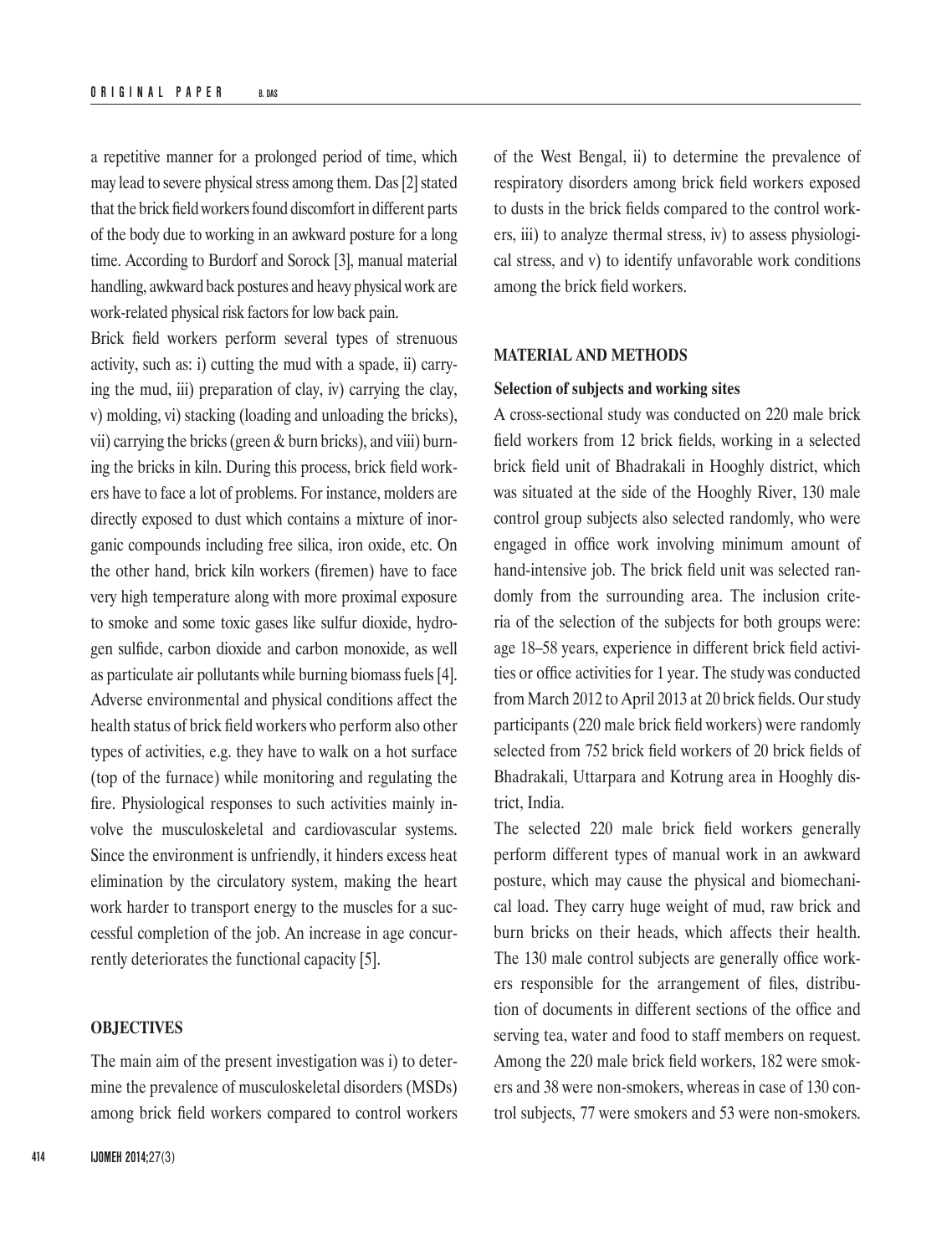Most smokers among male brick field workers smoked on average 11 beedi (small local type of cigar) per day, whereas smokers among the control subjects smoked on average 7 beedi/day.

## **Measurement of physical parameters**

The height and weight of the brick field workers were measured by an anthropometer and a weighing machine, respectively. The body mass index (BMI) [6] of all the subjects was also computed. Before the survey, consent was taken from brick field owners as well as each individual subject. Written permission for the project was obtained from the Institutional Human Ethical Clearance Committee of the Indian Council of Medical Research Guidelines.

## **Questionnaire study**

A detailed modified Nordic musculoskeletal disorder questionnaire [7] was developed and applied to the brick field workers as well as the controls. A questionnaire based on the modified Nordic musculoskeletal disorder questionnaire was completed by both groups. The questionnaire consisted of a number of objective questions, with multiple choice answers identifying the participant's personal viewpoints, pattern of work, duration of work, and discomfort levels in different parts of the body.

## **Measurement of hand-grip strength**

A physical examination was performed by hand-grip dynamometer to measure the hand-grip strength of the brick field workers and compare the results with the control group. The brick field workers and the control subjects were asked to adopt an upright standing position without side bending, with arms at their side, not touching their body. The dynamometer should be gripped with full force [8]. The measurement was done twice in a day, prior to brick-making activities and just after their completion at 90° elbow flexion and 180° elbow flexion, as it has been observed that the highest and the lowest value of grip strength vary in accordance with the elbow position [9].

## **Pulmonary Function Test (PFT)**

The examinations were performed with the use of a Spirometer (RMS HELIOS 401). Three successive recordings of forced vital capacity (FVC), forced expiratory volume in 1 s ( $FEV_1$ ) and forced expiratory ratio ( $FEV_1/FVC$ ratio) were performed in the standing position and the best of the 3 ratings was recorded.

Peak expiratory flow rate (PEFR) is the maximum flow rate generated during a forceful exhalation, starting from full lung inflation. It measures the airflow through the bronchi and thus the degree of obstruction in the airways. The measurement of the peak expiratory flow rate (PEFR) was done with a mini Wright's peak flow meter (Clement Clarke International, UK). Prior to recording the subjects' peak expiratory flow rate (PEFR), the use of the instrument was repeatedly demonstrated and explained to them. The peak expiratory flow rate (PEFR) test was performed in the standing position with the peak flow meter held horizontally. The subjects were asked to take as deep a breath as possible and then to blow out as hard and as quickly as possible. The best of the 3 ratings was recorded.

# **Assessment of thermal stress**

The working environment of the brick field workers was assessed as follows. The wet bulb globe temperature (WBGT) index was calculated [10]. The mean globe temperature and wet and dry bulb temperatures were recorded. The formula for calculating the WBGT index for outdoor conditions is:

WBGT (outdoor) =  $0.7$  (NWB) +  $0.2$  (GT) +  $0.1$  (DB) (1)

where:

NWB – the natural wet bulb temperature,

DB – the dry bulb temperature,

GT – the globe temperature.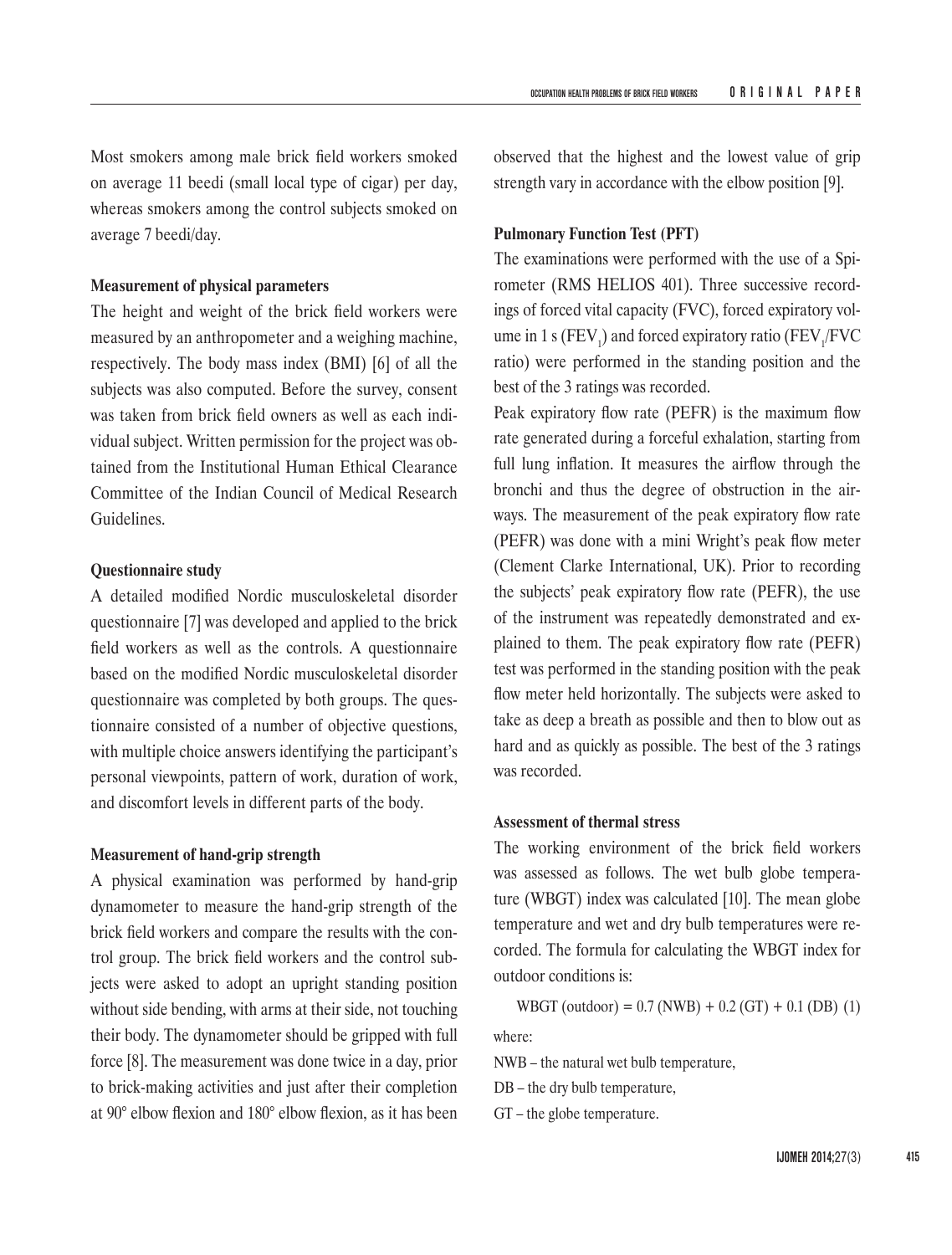Relative humidity was also estimated with a psychometric chart developed by Weksler Instrument (USA) [11].

### **Assessment of physiological parameters**

Physiological stress assessment was carried out by recording the heart rate of the brick field workers prior to work and just after completion of work. The resting or prior-to-work heart rate was measured from the radial pulse for 1 min with the help of a stopwatch and the heart rate just after work was recorded from the carotid pulse with the 10 beats method [12]. The blood pressure of the brick field workers was measured with a sphygmomanometer and a stethoscope before and just after completion of work. Blood pressure measurements were made in 2 phases, one in a resting condition and the other just after completion of work among 2 groups of workers. Left arm blood pressure was taken with a sphygmomanometer and a stethoscope after the participant had been seated in a relaxed position for 5 min in a resting position. In case of the 2nd measurement, left arm blood pressure was taken with a sphygmomanometer and a stethoscope after the participant had been seated immediately after work. Systolic (SBP) and diastolic (DBP) blood pressures were recorded to the nearest mm Hg as the appearance (phase I) and disappearance (phase V) of Korotkoff sounds, respectively.

Maximum heart rate (HRmax) was estimated from age following the equation of the American heart association [13]. Heart rate reserve (HRR) was calculated as the difference between the maximal and resting heart rate of the subjects. Net cardiac cost (NCC) was obtained as the difference between WHR (working heart rate) and resting heart rate, expressed as beats/min. Relative cardiac cost (RCC) was determined by expressing the NCC as the percentage of the heart rate reserve (HRR) of the subjects by using the following formula:

$$
RCC = NCC/HRR \times 100
$$
 (2)

### **Data analysis**

Data were examined using the statistical package Primer of Biostatistics version 5.0 (Msi Version = 1.20.1827.0, Primer for Windows, Mc-Graw-Hill). Statistical analysis included calculation of the mean and standard deviation of the various physical parameters. In this study, normal samples were drawn from the normal population, so the Student's t*-*test was performed to find out whether there was any significant difference between the demographics of the brick field workers and the control group.

Comparisons of the means of different physiological parameters of the brick field workers and the control subjects were also made with the Student's t-test. A 2-tail Chi<sup>2</sup> test of independence was applied to determine whether or not the test item had any significant association with discomfort. The computed Chi<sup>2</sup> was next compared with the critical Chi2 values for the chosen level of significance (p value). One-way Anova test was also used to determine whether there was any significant difference between the hand-grip strength values of the brick field workers and the control subjects for the chosen level of significance  $(p < 0.001)$ 

## **RESULTS**

The mean values of age, height, weight, BMI and average years of working experience in both groups (brick field workers and control subjects) are shown in Table 1. The average duration of work among the brick field workers was 9.2 h/day (SD = 1.2), and among the control sub $jects - 7.1 h/day (SD = 1.3).$ 

The analysis of the modified Nordic questionnaire presented in Table 2 showed that most brick field workers reported discomfort in different body parts. Most brick field workers felt discomfort mainly in the lower back (98%), hands (93%), knees (86%), wrists (83%) and shoulders (76%), respectively. These results also showed that a large proportion of these problems lasted for more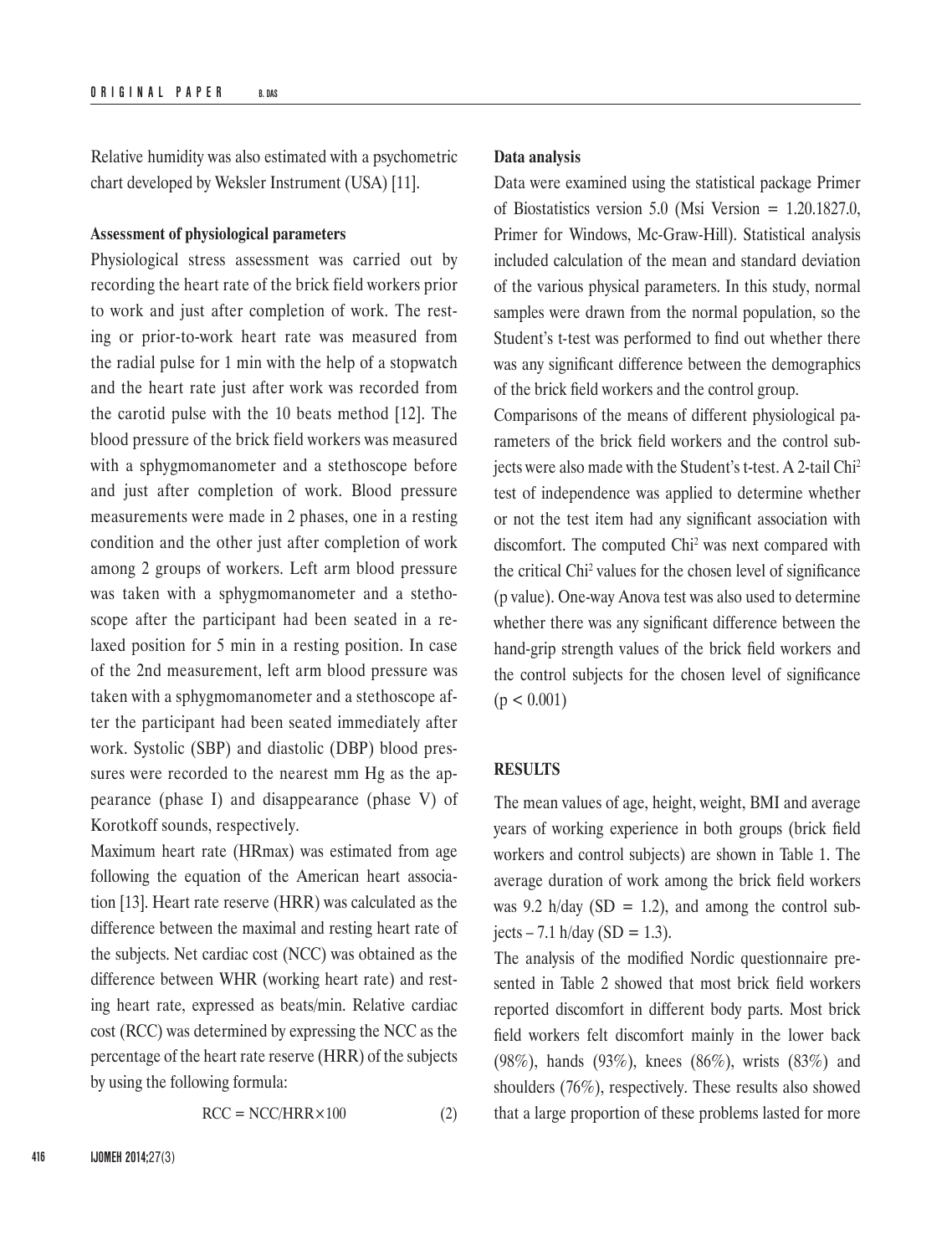| Variable                                          | Brick field workers<br>$(N = 220)$ | Control group<br>$(N = 130)$ |       | p       |
|---------------------------------------------------|------------------------------------|------------------------------|-------|---------|
| Age (years) $(M \pm SD)$                          | $33.5 \pm 6.2$                     | $34.2 \pm 6.7$               | 0.99  | 0.323   |
| Height (cm) $(M \pm SD)$                          | $169.2 \pm 4.1$                    | $169.9 \pm 4.6$              | 1.47  | 0.141   |
| Weight (kg) $(M \pm SD)$                          | $55.2 \pm 6.2$                     | $58.5 \pm 5.8$               | 4.92  | < 0.001 |
| Body mass index $(M \pm SD)$                      | $18.8 \pm 1.8$                     | $19.6 \pm 1.7$               | 4.10  | < 0.001 |
| Seniority (years) $(M \pm SD)$                    | $14.2 \pm 4.8$                     | $10.5 \pm 3.2$               | 7.82  | < 0.001 |
| Average duration of work per day (h) $(M \pm SD)$ | $9.2 \pm 1.2$                      | $7.0 \pm 1.3$                | 16.00 | < 0.001 |
| Working days in a week $(n)$                      | 7                                  | 7                            |       |         |

**Table 1.** Characteristics of the brick field workers and the control group

M – mean; SD – standard deviation.

t – Student's t-test value.

**Table 2.** Feeling of discomfort in different parts of the body among the brick field workers and in the control group

| Part<br>of the body | Brick field workers<br>$(N = 220)$<br>$[n (\%)]$ | Control group<br>$(N = 130)$<br>$[n (\%)]$ | Chi <sup>2</sup> | p       |
|---------------------|--------------------------------------------------|--------------------------------------------|------------------|---------|
| Neck                | 142(65)                                          | 3(2.0)                                     | 127.00           | < 0.001 |
| Shoulders           | 167(76)                                          | 5(4.0)                                     | 166.90           | < 0.001 |
| Elbows              | 91(41)                                           | 0(0.0)                                     | 70.50            | < 0.001 |
| Wrists              | 188 (85)                                         | 4(3.0)                                     | 220.60           | < 0.001 |
| Hands               | 204(93)                                          | 8(6.0)                                     | 252.80           | < 0.001 |
| Upper back          | 33(15)                                           | 0(0.0)                                     | 19.80            | < 0.001 |
| Lower back          | 216 (98)                                         | 28(22.0)                                   | 195.90           | < 0.001 |
| Knees               | 190(86)                                          | 26(20.0)                                   | 149.50           | < 0.001 |
| Ankles              | 11(5)                                            | 2(1.5)                                     | 1.85             | 0.173   |
| Feet                | 32(15)                                           | 1(1.0)                                     | 16.58            | < 0.001 |

than 1 year, with many brick field workers experiencing prolonged discomfort (pain) for more than 5 years. However, the majority of those with a discomfort feeling were still able to continue their work. The control subjects suffered from pain especially in the lower back (22%) and knees (20%), and the pain in other parts of the body was negligible.

Table 3 shows the feeling of discomfort in the brick field workers engaged in various activities in the brick field.

Most of them reported discomfort during spading for mud collection (98%), followed by carrying bricks (95%), molding (87%), loading and unloading bricks (84%), setting bricks in the kiln (81%), etc.

From Table 4 it was observed that there was a significant difference  $(p < 0.05)$  in hand-grip strength measured at 90° elbow flexion and 180° elbow flexion just after stoppage of work between the brick field workers and the control subjects. In the resting condition, the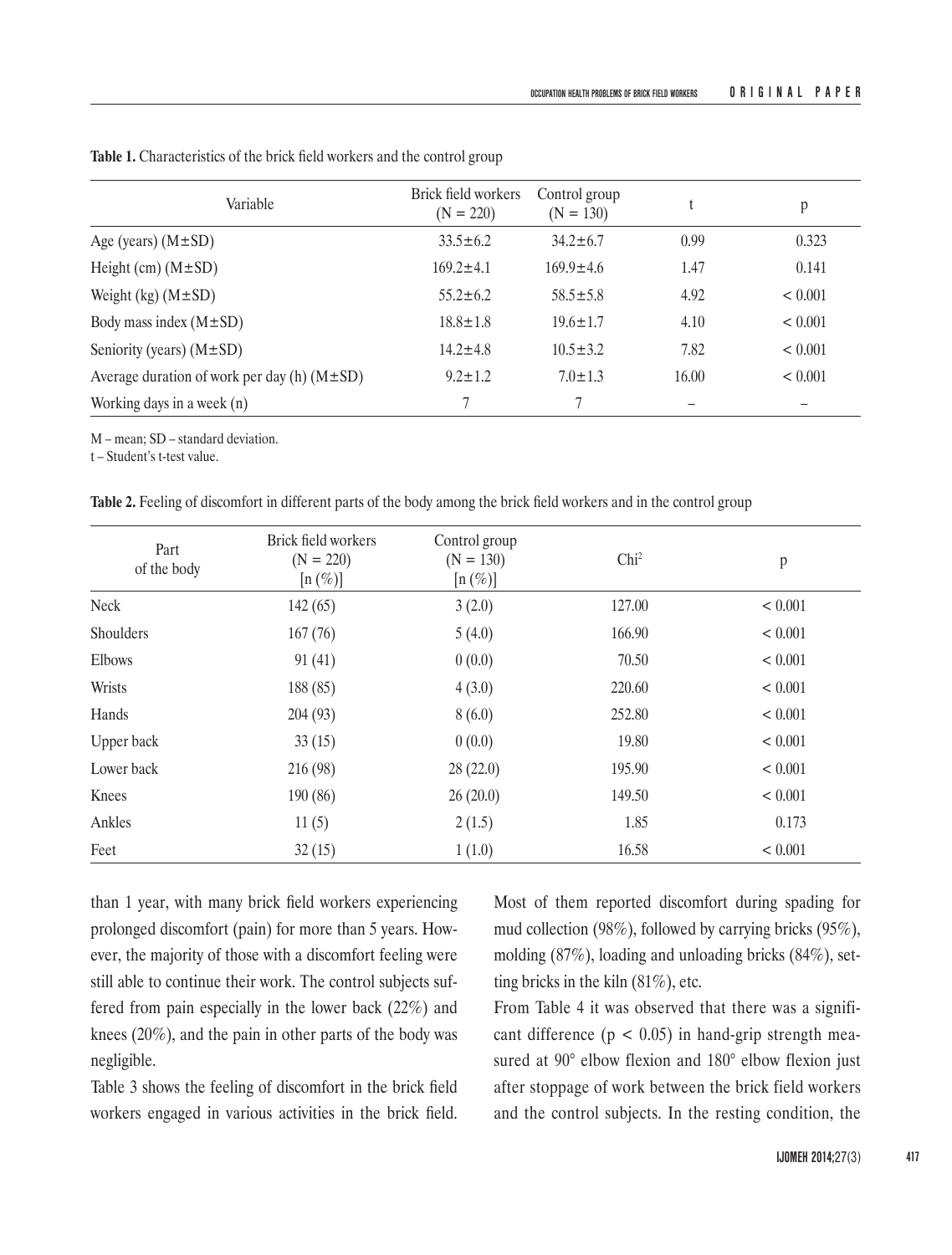| Activity                     | Brick field workers<br>$(N = 220)$ |                                 |  |  |  |
|------------------------------|------------------------------------|---------------------------------|--|--|--|
| in the brick-making process  | participants affected<br>(n)       | feeling of discomfort<br>$(\%)$ |  |  |  |
| Spading for mud collection   | 215                                | 98                              |  |  |  |
| Loading mud                  | 166                                | 75                              |  |  |  |
| Carrying mud                 | 155                                | 70                              |  |  |  |
| Preparation of clay          | 18                                 | 8                               |  |  |  |
| Carrying clay                | 28                                 | 13                              |  |  |  |
| Molding                      | 192                                | 87                              |  |  |  |
| Stacking                     | 116                                | 53                              |  |  |  |
| Setting bricks in the kiln   | 178                                | 81                              |  |  |  |
| Loading and unloading bricks | 185                                | 84                              |  |  |  |
| Carrying bricks              | 210                                | 95                              |  |  |  |

**Table 3.** Feelings of discomfort (pain) during different activities in brick-making

**Table 4.** Relationship between the hand-grip strength in the brick field workers and in the control group

| Hand-grip strength                | Condition                   | Brick field workers<br>$(N = 220)$<br>$(M \pm SD)$ | Control group<br>$(N = 130)$<br>$(M \pm SD)$ | F     | p       |
|-----------------------------------|-----------------------------|----------------------------------------------------|----------------------------------------------|-------|---------|
| At $90^\circ$ elbow flexion (kg)  | resting condition           | $41.20 \pm 4.28$                                   | $40.98 \pm 3.32$                             | 0.25  | 0.615   |
|                                   | just after stoppage of work | $35.88 + 2.28$                                     | $37.25 \pm 2.36$                             | 28.74 | < 0.001 |
| At $180^\circ$ elbow flexion (kg) | resting condition           | $41.20 + 4.28$                                     | $40.98 \pm 3.32$                             | 0.25  | 0.615   |
|                                   | just after stoppage of work | $34.92 + 2.23$                                     | $36.88 \pm 2.68$                             | 54.20 | < 0.001 |

F – F distribution under null hypothesis. Other abbreviations as in Table 1.

brick field workers had higher hand-grip strength than the control subjects, but soon after completion of work there was a marked decrease in the hand-grip strength among the brick field workers compared to the control subjects.

Table 5 presents the thermal stress associated with different brick-making activities. It was noted that the brick field workers suffered from heavy thermal stress during the last stages of brick-making. Setting the bricks in kiln and loading the burn bricks from the kiln are the main activities that are carried out at temperatures exceeding 32°C with an 80–90% relative humidity.

Table 6 shows the comparison of the lung function parameters between brick field workers and the control subjects. There was a significant difference in spirometry findings  $(FVC, FEV<sub>1</sub>, FEV<sub>1</sub>/FVC ratio, PEFR)$  between brick field workers and the control subjects. It can be said that the changes in pulmonary variables in brick field workers in comparison to the control subjects were due to the constant exposure to unhealthy working conditions, which deteriorated the pulmonary health condition of the brick field workers. Table 7 shows the pulmonary function test among smokers and non-smokers, in which the significant change was observed in case of FVC (l),  $FEV_1$  (l) and PEFR (l/min)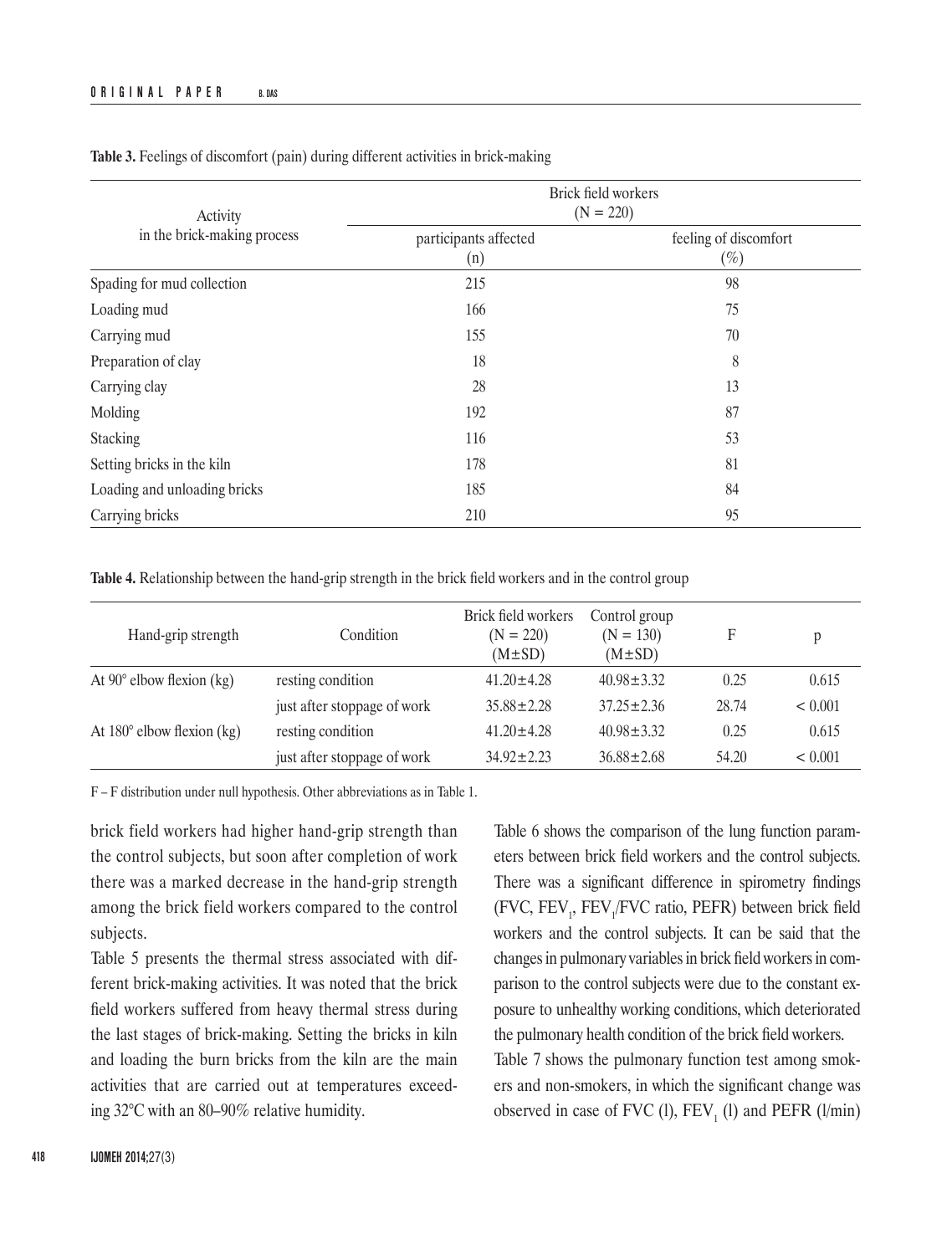| Activity during brick-making | Thermometer | Average temperature<br>$({}^{\circ}C)$ | WBGT index<br>$(^{\circ}C)$ | Relative humidity<br>$(\%)$ |
|------------------------------|-------------|----------------------------------------|-----------------------------|-----------------------------|
| Spading for mud collection   | globe       | 36.2                                   | 25.6                        | 78                          |
|                              | wet bulb    | 22.4                                   |                             |                             |
|                              | dry bulb    | 26.1                                   |                             |                             |
| Loading mud                  | globe       | 36.2                                   | 25.6                        | 78                          |
|                              | wet bulb    | 22.4                                   |                             |                             |
|                              | dry bulb    | 26.1                                   |                             |                             |
| Carrying mud                 | globe       | 36.2                                   | 25.6                        | $78\,$                      |
|                              | wet bulb    | 22.4                                   |                             |                             |
|                              | dry bulb    | 26.1                                   |                             |                             |
| Preparation of clay          | globe       | 37.4                                   | 26.3                        | 82                          |
|                              | wet bulb    | 23.1                                   |                             |                             |
|                              | dry bulb    | 26.3                                   |                             |                             |
| Carrying clay                | globe       | 37.4                                   | 26.3                        | 82                          |
|                              | wet bulb    | 23.1                                   |                             |                             |
|                              | dry bulb    | 26.3                                   |                             |                             |
| Molding                      | globe       | 37.4                                   | 26.3                        | 82                          |
|                              | wet bulb    | 23.1                                   |                             |                             |
|                              | dry bulb    | 26.3                                   |                             |                             |
| <b>Stacking bricks</b>       | globe       | 35.3                                   | 26.7                        | 84                          |
|                              | wet bulb    | 24.2                                   |                             |                             |
|                              | dry bulb    | 26.8                                   |                             |                             |
| Setting bricks in the kiln   | globe       | 37.5                                   | 33.2                        | 82                          |
|                              | wet bulb    | 31.7                                   |                             |                             |
|                              | dry bulb    | 34.8                                   |                             |                             |
| Loading and unloading bricks | globe       | 35.3                                   | 32.0                        | 89                          |
|                              | wet bulb    | 30.9                                   |                             |                             |
|                              | dry bulb    | 32.7                                   |                             |                             |
| Carrying bricks              | globe       | 35.3                                   | 32.0                        | 89                          |
|                              | wet bulb    | 30.9                                   |                             |                             |
|                              | dry bulb    | 32.7                                   |                             |                             |

**Table 5.** Average temperatures during different activities (outdoor WBGT index of the workshops) in the brick-making process

WBGT – wet bulb globe temperature.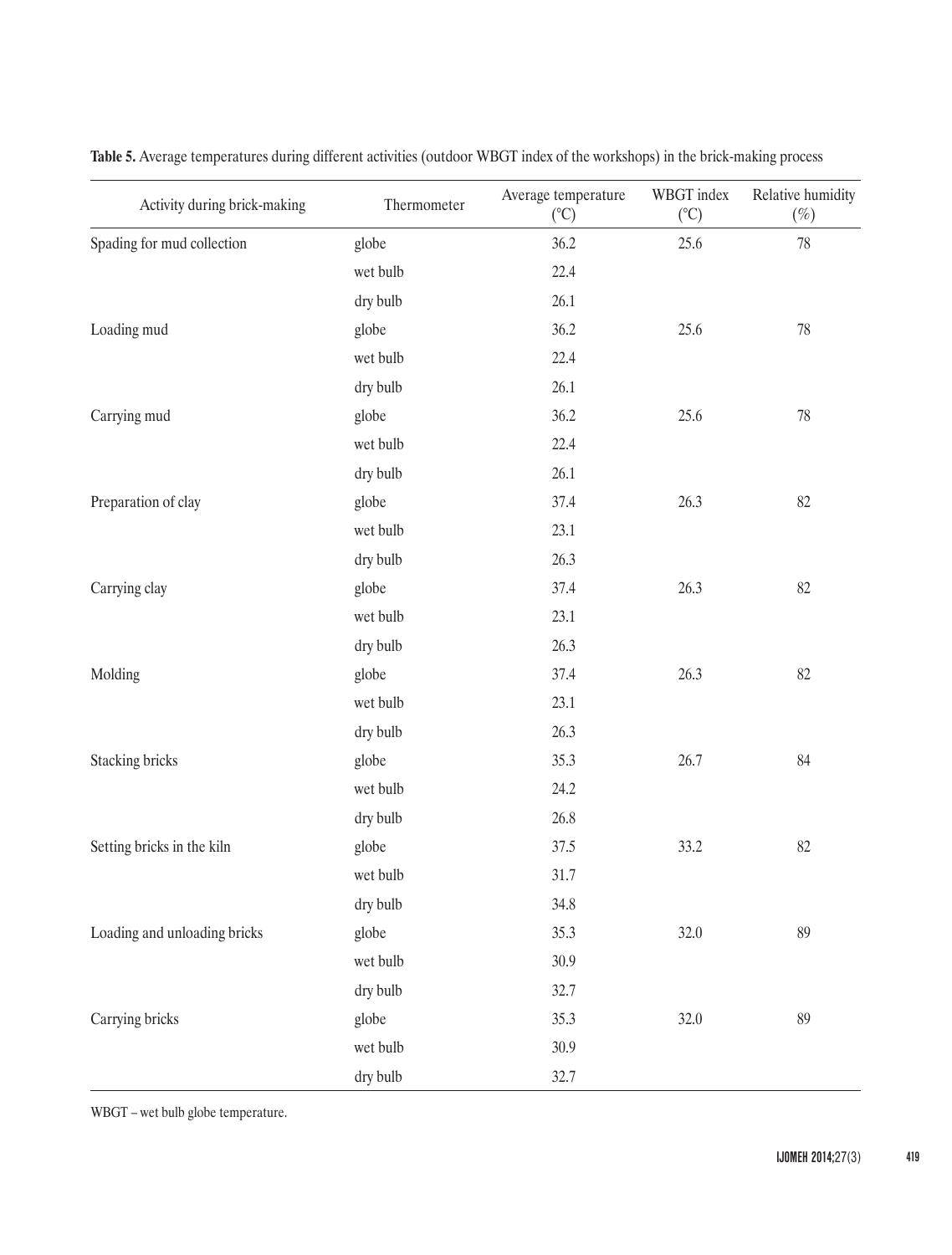| Parameter            | Brick field workers<br>$(N = 220)$<br>$(M \pm SD)$ | Control group<br>$(N = 130)$<br>$(M \pm SD)$ |       |         |
|----------------------|----------------------------------------------------|----------------------------------------------|-------|---------|
| FVC(1)               | $3.38 \pm 0.12$                                    | $4.16 \pm 0.15$                              | 53.40 | < 0.001 |
| FEV <sub>1</sub> (1) | $2.58 \pm 0.15$                                    | $3.58 \pm 0.18$                              | 55.90 | < 0.001 |
| $FEV, FVC$ (%)       | $76.33 \pm 3.24$                                   | $86.05 \pm 1.93$                             | 31.10 | < 0.001 |
| $PEFR$ ( $l/min$ )   | $412.20 \pm 48.72$                                 | $472.50 \pm 41.74$                           | 11.78 | < 0.001 |

**Table 6.** Lung function test parameters in the brick field workers and in the control group

FVC – forced vital capacity; FEV<sub>1</sub> – forced expiratory volume in 1 s; FEV<sub>1</sub>/FVC – forced expiratory ratio; PEFR – peak expiratory flow rate. Other abbreviations as in Table 1.

**Table 7.** Pulmonary function test results of smokers and non-smokers (brick field workers and the control group)

| Parameter            |                        | Brick field workers<br>$(M \pm SD)$ |       | Control group<br>$(M \pm SD)$ |                       |                           |       |         |
|----------------------|------------------------|-------------------------------------|-------|-------------------------------|-----------------------|---------------------------|-------|---------|
|                      | smokers<br>$(N = 182)$ | non-smokers<br>$(N = 38)$           |       |                               | smokers<br>$(N = 77)$ | non-smokers<br>$(N = 53)$ |       | p       |
| FVC(1)               | $3.18 \pm 0.14$        | $3.77 \pm 0.13$                     | 23.90 | < 0.001                       | $4.12 \pm 0.14$       | $4.22 \pm 0.16$           | 3.770 | < 0.001 |
| FEV <sub>1</sub> (1) | $2.47 \pm 0.13$        | $2.88 \pm 0.16$                     | 16.90 | < 0.001                       | $3.54 \pm 0.16$       | $3.64 \pm 0.19$           | 3.240 | 0.002   |
| $FEV, FVC$ (%)       | $77.67 \pm 3.22$       | $76.39 \pm 3.28$                    | 2.22  | 0.027                         | $85.92 \pm 1.88$      | $86.25 \pm 1.98$          | 0.962 | 0.338   |
| PEFR (l/min)         | $408.20 \pm 46.21$     | $426.80 \pm 49.28$                  | 2.23  | 0.027                         | $459.80 \pm 40.24$    | $490.50 \pm 43.21$        | 4.140 | < 0.001 |

Abbreviations as in Table 1 and 6.

among the smokers and non-smokers in the examined groups.

The heart rates of the brick field workers are given in Table 8. It was found that the heart rate rose to more than 100 beats per min during almost all the activities (except preparation of clay). It was also observed that the heart rate was highest during spading (148 beats/min) for mud collection, showing that it is the most strenuous of all the tasks. Table 9 presents physiological stress of the brick field workers and the control subjects. The resting heart rate and blood pressure (systolic and diastolic) of both groups did not show any significant change; whereas, just after work, the heart rate and blood pressure (systolic and diastolic) of both the brick field workers and the control subjects showed a significant change.

**Table 8.** Comparative physiological stress (heart rate) in the brick field workers and in the control group

| Activity in the brick field |                                    | Heart rate (beats/min)<br>$(M \pm SD)$ |       |         |
|-----------------------------|------------------------------------|----------------------------------------|-------|---------|
|                             | brick field workers<br>$(N = 220)$ | control group<br>$(N = 130)$           |       |         |
| Resting                     | $88.2 \pm 4.4$                     | $87.5 \pm 3.8$                         | 1.51  | 0.132   |
| Spading for mud collection  | $148.6 \pm 5.3$                    | $96.8 \pm 4.9$ (just after work)       | 90.80 | < 0.001 |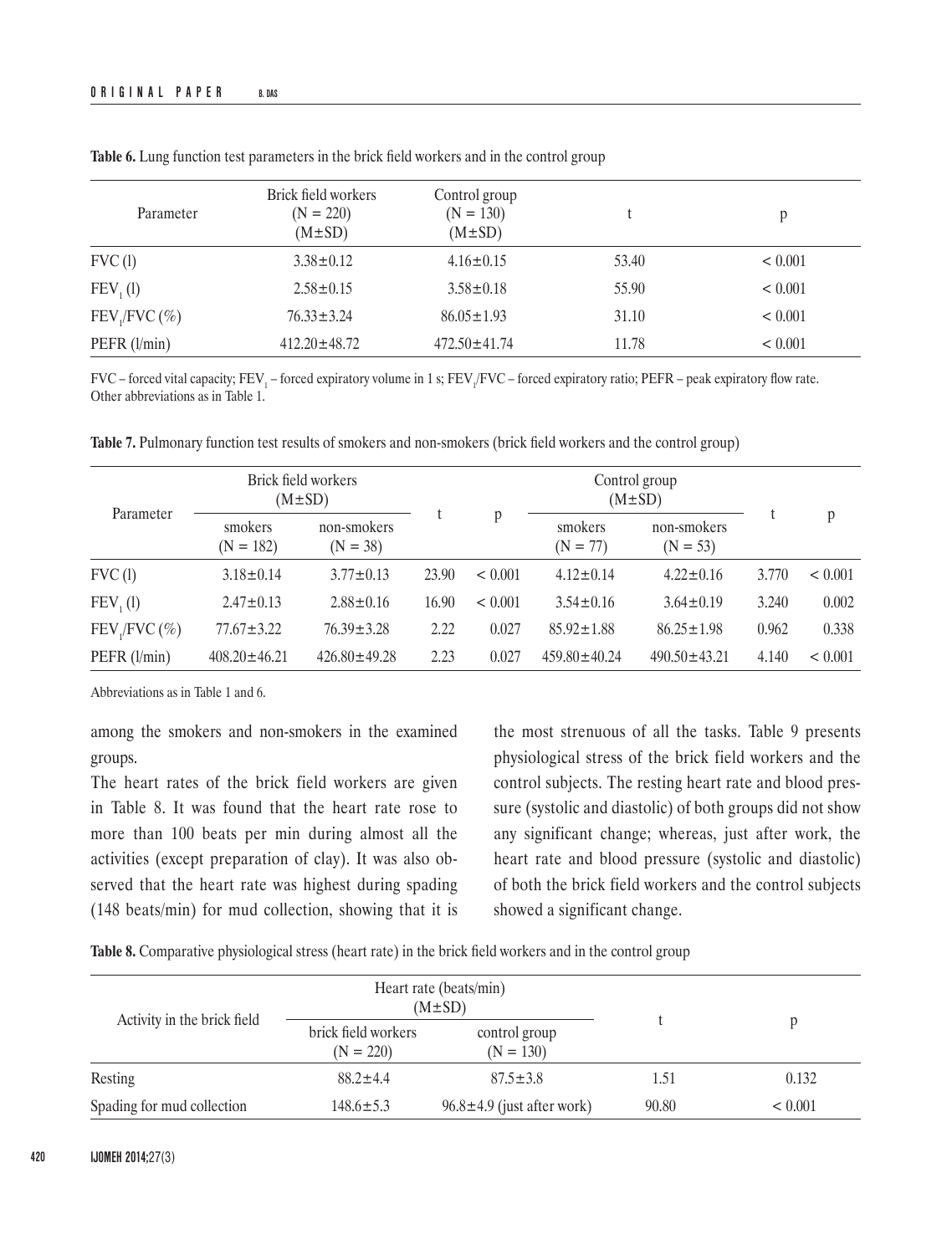| Activity in the brick field  |                                    | Heart rate (beats/min)<br>$(M \pm SD)$ |       |         |
|------------------------------|------------------------------------|----------------------------------------|-------|---------|
|                              | brick field workers<br>$(N = 220)$ | control group<br>$(N = 130)$           | t     | p       |
| Loading mud                  | $128.1 \pm 3.2$                    |                                        | 72.20 | < 0.001 |
| Carrying mud                 | $137.1 \pm 4.8$                    |                                        | 75.30 | < 0.001 |
| Preparation of clay          | $94.2 \pm 3.7$                     |                                        | 5.61  | < 0.001 |
| Carrying clay                | $106.2 \pm 5.1$                    |                                        | 16.90 | < 0.001 |
| Molding                      | $100.3 \pm 4.2$                    |                                        | 7.07  | < 0.001 |
| Stacking bricks              | $102.5 \pm 5.5$                    |                                        | 9.74  | < 0.001 |
| Setting bricks in the kiln   | $108.2 \pm 6.2$                    |                                        | 17.90 | < 0.001 |
| Loading and unloading bricks | $110.5 \pm 5.8$                    |                                        | 22.60 | < 0.001 |
| Carrying bricks              | $132.8 \pm 6.3$                    |                                        | 55.90 | < 0.001 |

**Table 8.** Comparative physiological stress (heart rate) in the brick field workers and in the control group – cont.

Abbreviations as in Table 1.

# **Table 9.** Physiological and physical workload in the brick field workers and in the control group

| Physiological parameter         | Brick field workers<br>$(N = 220)$ | Control group<br>$(N = 130)$ | t       | p       |
|---------------------------------|------------------------------------|------------------------------|---------|---------|
|                                 | $(M \pm SD)$                       | $(M \pm SD)$                 |         |         |
| Heart rate (beats/min)          |                                    |                              |         |         |
| resting                         | $88.2 \pm 4.4$                     | $88.5 \pm 3.8$               | 0.648   | 0.518   |
| just after work                 | $148.6 \pm 5.3$                    | $96.8 \pm 4.9$               | 90.820  | < 0.001 |
| Blood pressure systolic (mm Hg) |                                    |                              |         |         |
| resting                         | $112.2 \pm 5.6$                    | $116.7 \pm 5.3$              | 7.400   | < 0.001 |
| just after work                 | $152.8 \pm 3.9$                    | $120.8 \pm 4.1$              | 72.760  | < 0.001 |
| Diastolic (mm Hg)               |                                    |                              |         |         |
| resting                         | $78.5 \pm 4.7$                     | $80.8 \pm 4.8$               | 4.380   | < 0.001 |
| just after work                 | $88.2 \pm 5.3$                     | $82.0 \pm 5.5$               | 10.420  | < 0.001 |
| <b>HRmax</b>                    | $186.5 \pm 5.6$                    | $185.8 \pm 5.1$              | 1.160   | 0.244   |
| <b>HRR</b>                      | $98.3 \pm 4.9$                     | $97.3 \pm 4.3$               | 1.920   | 0.055   |
| <b>NCC</b>                      | $60.4 \pm 4.2$                     | $8.3 \pm 5.1$                | 103.400 | < 0.001 |
| <b>RCC</b>                      | $61.4 \pm 4.6$                     | $8.53 \pm 4.0$               | 108.930 | < 0.001 |

HRmax – maximum heart rate; HRR – heart rate reserve; NCC – net cardiac cost; RCC – relative cardiac cost. Other abbreviations as in Table 1.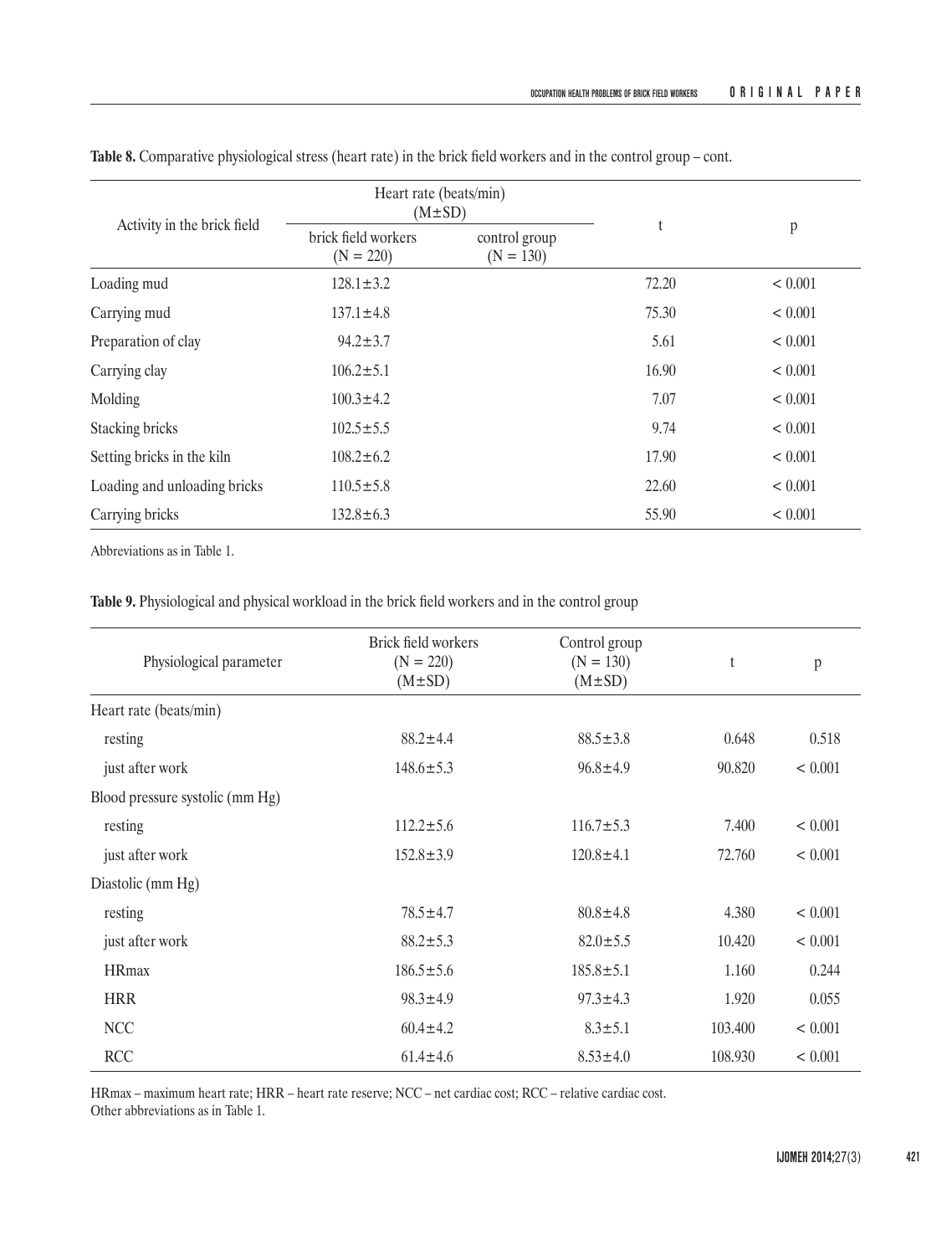## **DISCUSSION**

The prevalence of occupational health hazards has been reported as high among people of India [14]. The results of the study also revealed that the brick field workers (an experimental group) were engaged in rigorous handintensive jobs for many years, whereas the control group was not involved in such type of work.

It was also found that brick field workers suffered from discomfort in different parts of the body, especially in the lower back, knees and upper extremities. The study mainly shows that the physical as well as biomechanical load of the brick field workers is high in comparison to the control group of workers due to carrying heavy loads in an awkward posture for prolonged period of time.

As demonstrated by Das [2], the postures adopted by the brick field workers during work were characterized by high risk and needed correction immediately. Das [2] and Mukhopadhyay [15] stated that musculoskeletal disorders were observed among the brick field workers due to carrying heavy loads (manual material handling) for a long period of time. This study also revealed that brick field workers felt discomfort in their knees due to kneeling for a prolonged period of time during molding, during loading and unloading the mud and bricks, and while setting the green bricks in the kiln. Jensen et al. support this result [16]. According to them, the prevalence of knee disorders in some occupations was possibly related to kneeling working postures.

This study also indicates clearly that brick carriers mainly carry the bricks on their head. They take 8–10 bricks at a time with approximate total weight of 25–30 kg  $(1 \text{ brick} = 4.5-5 \text{ kg})$ , which ultimately leads to head, neck and shoulder pain among them. This result was supported by Sahu et al. [17]. According to them, head is the most affected part among the brick carriers. They also added that female brick carriers carry 50 kg and above of load on their head, which exceeds the recommended weight limit (RWL) for Indian adult women. Manual material handling is the cheapest solution in developing countries [18]. Therefore, most of the brick carriers mainly perform such handling. To avoid musculoskeletal disorders, this study suggests decreasing the physical load of the workers and carrying the bricks and mud in the trolley. The results of the study also showed that the brick field workers perform mainly 2 types of hard jobs: brick molding (manufacturing) and carrying. Brick manufacturing workers and brick carriers are engaged in rigorous handintensive jobs in a repetitive manner. According to them, spading for the collection of mud for brick-making is an extremely demanding process in which the subjects felt discomfort. This clearly establishes the fact that the feeling of discomfort associated with spading can be attributed to a number of factors. Thus, highly forceful work may be regarded as a causative factor for the development of musculoskeletal disorders in the upper limbs among brick field workers.

Hand-grip strength of both groups was measured at 90° and 180° elbow flexion during rest and just after work. There was a significant difference in the hand-grip strength just after work between the brick field workers and the control group. If brick field workers are constantly engaged in hand-intensive jobs, they may be affected by discomfort (pain) in the upper extremities and significant changes in the hand-grip strength [19]. This result also corroborates with the work of Das et al. [20] and Alperovitch-Najenson et al. [21] who suggest that workers, constantly engaged in hand-intensive jobs, are likely to suffer from upper limbs MSDs. Our results revealed that the decreased hand-grip strength may be related to increased loading at the proximal end, that is, muscles at the cervical spine and shoulder joints may have to exert greater forces in order to control the arm movements.

Occupational risk factors are one of the major causes of respiratory illnesses and symptoms. This study shows that the FVC,  $FEV_{1}$ ,  $FEV_{1}$ /FVC ratio and PEFR values are much lower among the brick field workers, due to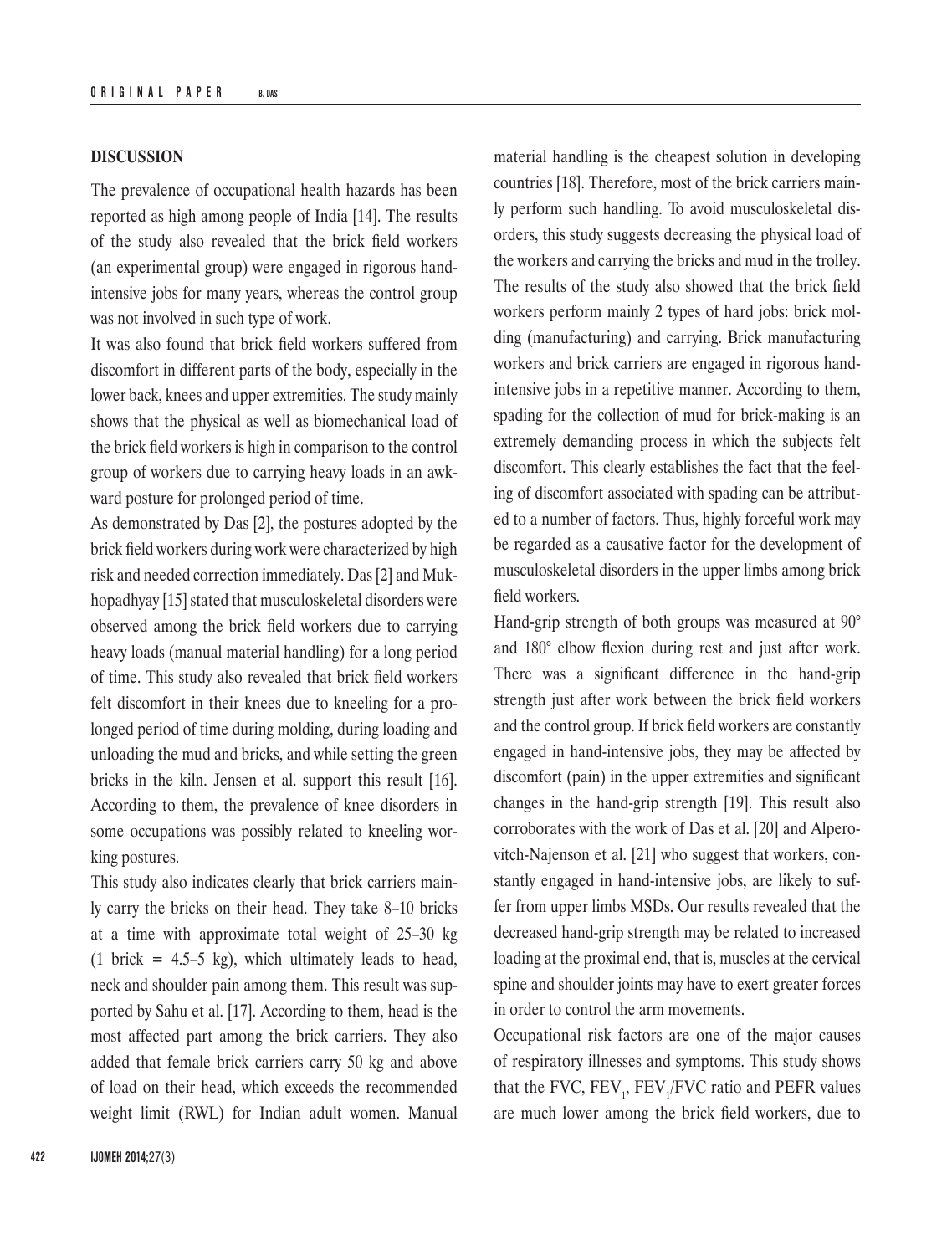inhalation of dust particles in the brick fields, compared to the control group. According to Das et al. [22] and Shaikh et al. [4], brick field workers often face several health hazards while performing occupational activities and their PEFR values are much lower than in the control group of workers.

Most brick field workers reported physiological stress during different activities in the process of brick-making. The heart rate is the best indicator of the physiological parameters. The fact that the heart rate of the brick carriers measured just after completion of work was very high may be due to constant movement of the body. Moreover, when a brick carrier bends forward to collect the bricks, the muscles of the abdomen contract and the muscles of the back are stretched. This contracting and stretching of the muscles requires energy. Thus, the heart rates are increased.

According to Mukhopadhyay [15], the relative duration of working in the sun was critical in his subjects and this was substantiated by the elevated physiological parameters well above the normal resting value. Guyton [23] supported the results of this study stating that stretching the muscles causes muscle vasoconstriction, which results in restricted blood flow and increased systolic blood pressure.

This study revealed that there was a significant change in the diastolic blood pressure due to the erect and rigid posture among the brick field workers. Guyton [23] also found that diastolic blood pressure increased during certain activities when the posture was erect and rigid. Moreover, blood pooling in any part of the body causes muscle vasodilatation and an increase in the diastolic blood pressure.

## **Limitation of study**

This study had some limitations. A retrospective study is needed to identify the long-term biomechanical and physiological stress among the brick field workers. There are

also other factors that have not been investigated, such as repetition of the work in a sequential posture, an analysis of accidents and psychological factors of the brick field workers and an EMG study of the brick field workers in whom muscle fatigue during work can be assessed.

# **Recommendation**

- 1. The work schedule should be changed by increasing the number of short rest breaks to avoid excessive physical stress.
- 2. Different types of stretching exercises should be practiced during the breaks.
- 3. Job rotation among the brick field workers should also be considered.
- 4. Masks should be used especially during molding to avoid the inhalation of dust particles.
- 5. The brick field workers should frequently change their posture to avoid discomfort.
- 6. The brick carriers should carry the bricks in the trolley, and not in the upper extremities.
- 7. Smokers of both groups should reduce their smoking habits, otherwise the physiological parameters (blood pressure, hypertension, condition of lungs, heart rate) will seriously affect their health condition.

## **CONCLUSIONS**

The conclusions reached from the investigation are as follows:

- 1. This study mainly shows that brick field workers are suffering from musculoskeletal disorders (MSDs) especially in the upper extremities of the body, lower back and knees due to working in a kneeling posture and an awkward (stooping, squatting and twisting) posture for a long period of time.
- 2. This study indicates that brick field workers have lower hand-grip strength due to performing more strenuous hand-intensive jobs than the control subjects.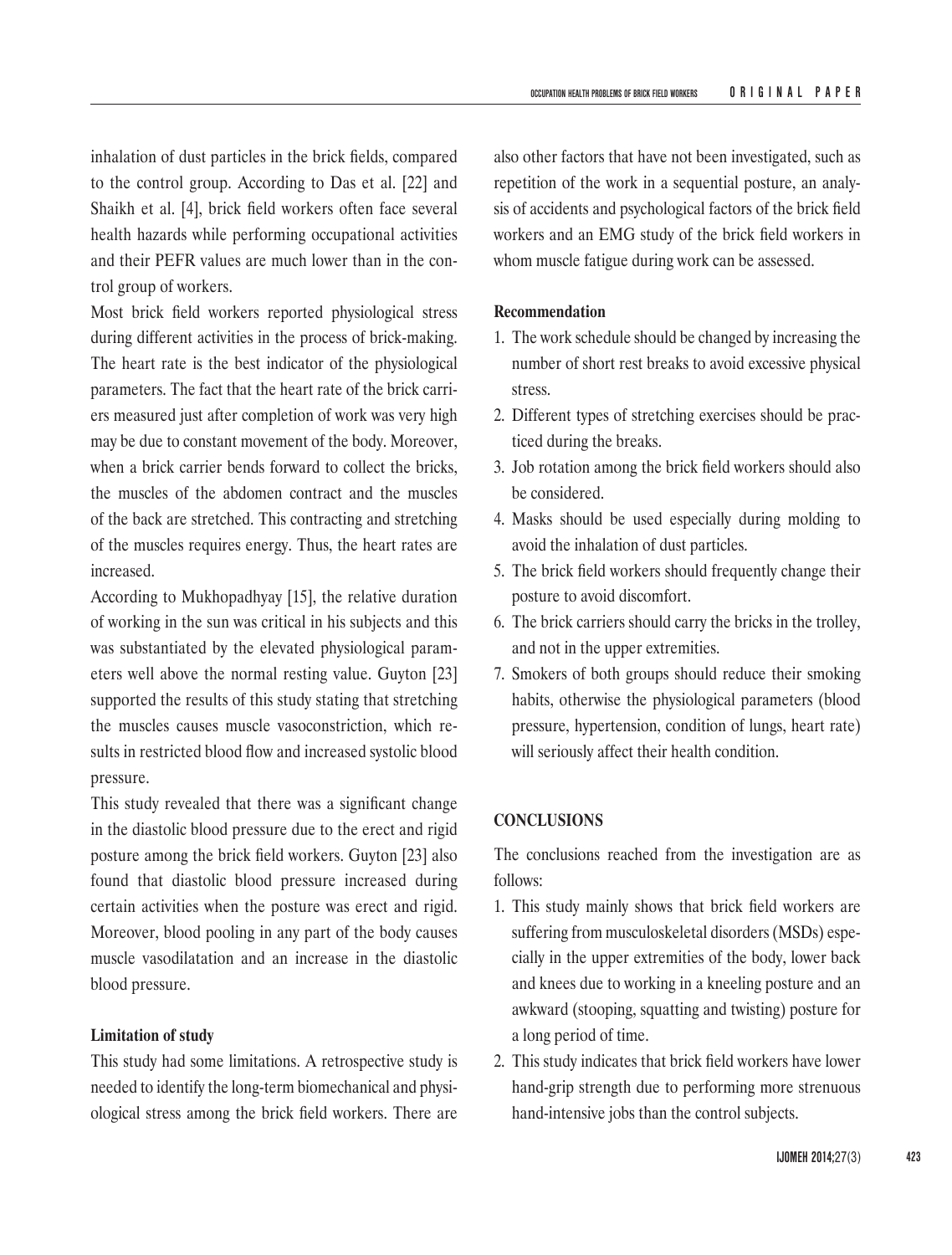- 3. The  $FEV_1$ ,  $FEV_1/FVC$  ratio and PEFR values of the brick field workers are much lower than those in the control subjects due to inhalation of dust particles in the brick fields.
- 4. Brick field workers suffer from thermal stress during the last part of brick manufacturing, which affects their health.
- 5. Brick field workers suffer from severe physiological stress due to hazardous working conditions and work behavior. Increased heart rates and blood pressure also affect their health and the overall work performance.

## **Future research**

The future research needs have been identified as follows:

- 1. The nutritional status of the brick field workers should be obtained by a diet survey.
- 2. Known co-morbidities that contribute to musculoskeletal disorders (such as diabetes, hypertension, thyroid disease, pregnancy, etc.) should be studied.

### **ACKNOWLEDGEMENTS**

The authors would like to thank all the brick field workers and brick field owners for their immense cooperation during this study.

#### **REFERENCES**

- 1. Andersson GBJ. Epidemiological aspects on low back pain in industry. Spine. 1981;6:53–60, [http://dx.doi.](http://dx.doi.org/10.1097/00007632-198101000-00013) [org/10.1097/00007632-198101000-00013](http://dx.doi.org/10.1097/00007632-198101000-00013).
- 2. Das B. Prevalence of work related musculoskeletal disorder among the brick field workers of West Bengal, India. Arch Environ Occup Health. 2014;69(4):231–40, [http://dx.doi.org/](http://dx.doi.org/10.1080/19338244.2013.771249) [10.1080/19338244.2013.771249](http://dx.doi.org/10.1080/19338244.2013.771249).
- 3. Burdorf A, Sorock G. Positive and negative evidence of risk factors for back disorders. Scand J Work Environ Health. 1997;23(4):243–56, [http://dx.doi.org/10.5271/](http://dx.doi.org/10.5271/sjweh.217) [sjweh.217](http://dx.doi.org/10.5271/sjweh.217).
- 4. Shaikh S, Nafees AA, Khetpal V, Jamali AA, Arain AM, Yousuf A. Respiratory symptoms and illnesses among brick kiln workers: A cross sectional study from rural districts of Pakistan. BMC Public Health. 2012;12:999–1004, [http://](http://dx.doi.org/10.1186/1471-2458-12-999) [dx.doi.org/10.1186/1471-2458-12-999](http://dx.doi.org/10.1186/1471-2458-12-999).
- 5. Garg A. Ergonomics and the older worker: An overview. Exp Aging Res. 1991;17(3):143–55.
- 6. Cole TJ, Bellizzi MC, Flegal KM, Dietz WH. Establishing a standard definition for child overweight and obesity worldwide: International survey. BMJ. 2000;6:1240–3, [http://](http://dx.doi.org/10.1136/bmj.320.7244.1240) [dx.doi.org/10.1136/bmj.320.7244.1240](http://dx.doi.org/10.1136/bmj.320.7244.1240).
- 7. Dickinson CE, Campion K, Foster AF, Newman SJ, O'Rourke AMT, Thomas PG. Questionnaire development: An examination of the Nordic Musculoskeletal questionnaire. Appl Ergon. 1992;23(3):197–201, [http://dx.doi.](http://dx.doi.org/10.1016/0003-6870(92)90225-K) [org/10.1016/0003-6870\(92\)90225-K](http://dx.doi.org/10.1016/0003-6870(92)90225-K).
- 8. MacDermid JC, Kramer JF, Woodbury MG, McFarlane RM, Roth JH. Interrater reliability of pinch and grip strength measurement in patients with cumulative trauma disorders. J Hand Ther. 1994;7:10–4, [http://dx.doi.](http://dx.doi.org/10.1016/S0894-1130(12)80035-4) [org/10.1016/S0894-1130\(12\)80035-4](http://dx.doi.org/10.1016/S0894-1130(12)80035-4).
- 9. Su CY, Lin JH, Chien TH, Cheng KF, Sung YT. Grip strength: Relation to shoulder position in normal subjects. Arch Phys Ment Rehab. 1994;75:812–5.
- 10. Yaglou CP, Minard D. Control of heat casualties at military training centers. AMA Arch Ind Health. 1957;16:302–16.
- 11. Tayyari F, Smith JL. Occupational ergonomics. London: Chapman & Hall; 1997.
- 12. Astrand P, Rodhall K. Textbook of work physiology. 3rd ed. New York: McGraw-Hill; 1986. p. 501–2.
- 13. American Heart Association, Committee of Exercise. Exercise testing and training of apparently healthy individual: A handbook of physician. New York: American Heart Association: 1972.
- 14. Das B, Gangopadhyay S. Prevalence of musculoskeletal disorders and physiological stress among adult, male potato cultivators of West Bengal, India. Asia Pac J Public Health. 2012; Jan 13, http://dx.doi.org/10.1177/1010539511421808.